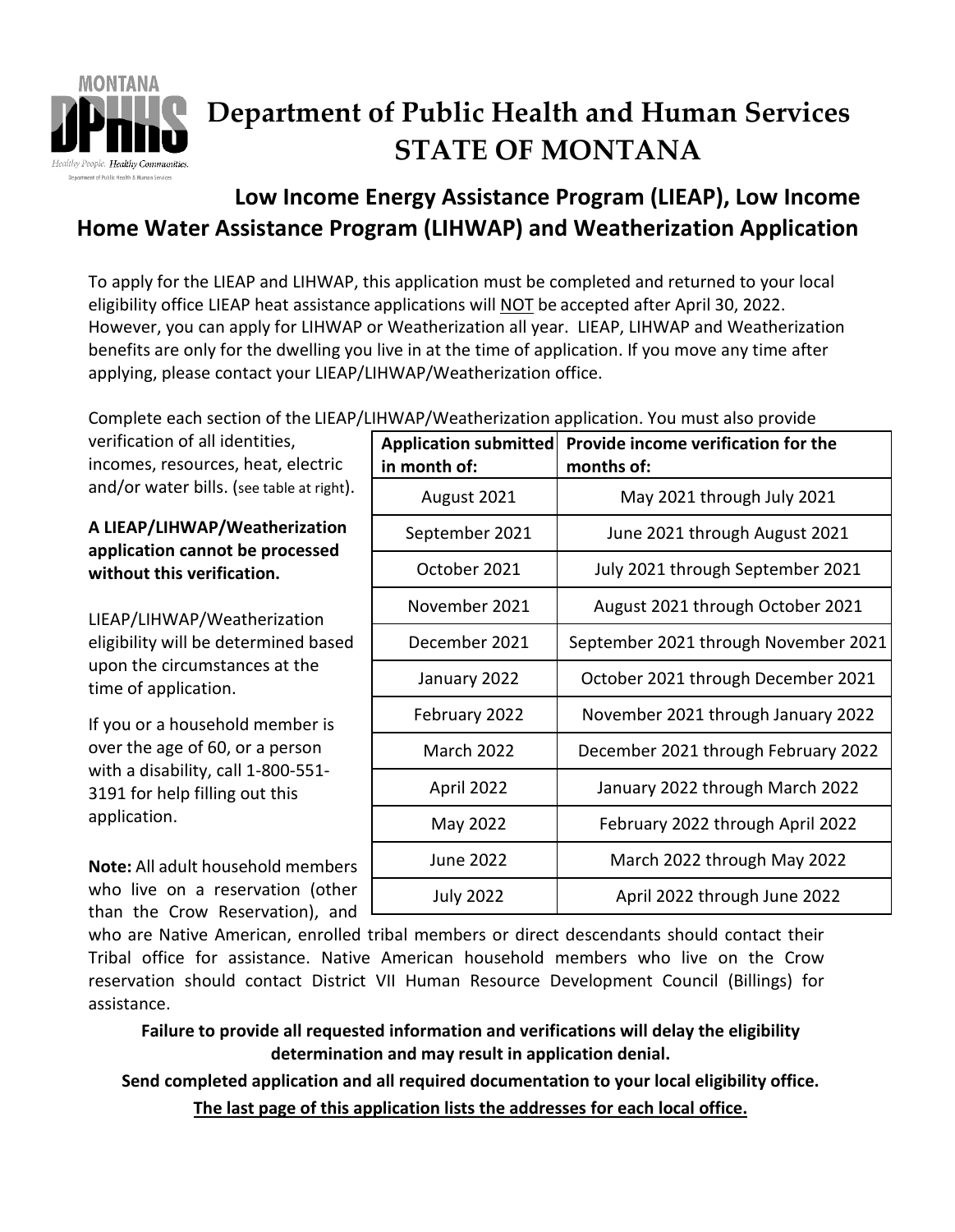# **APPLICANT RIGHTS**

- To inquire and be informed about benefits, conditions of eligibility, scope of the program and related services available, and regular and emergency benefits.
- To be determined eligible or ineligible based upon the information and corresponding documentation provided with the completed application.
- To receive timely written notice of denial, reduction, or termination of assistance.
- To be informed of the Fair Hearing process.
- To have a confidential relationship.
- To have your Civil Rights protected. This is an equal opportunity program. Discrimination is prohibited.

## **Fair Hearing Rights**:

If the completed application has not been acted on in a timely manner or if you disagree with any adverse action taken on your case you may request a fair hearing. A fair hearing request may be filed with your local Eligibility Office or the Office of Administrative Hearings. The Office of Administrative Hearings address is:

Office of Administrative Hearings - Box 202922 - Helena, Montana 59620-2922

| Use the codes below to complete Section 1 - Households Members section on the next page.                                                                                                                                                                                                                                                                                                                                      |                                                                                                                                                                                                                                                                                                                                                                                                                                                                                                        |                                                                                                                                                                                                                                                                                                                                                                                                               |                                                                                                                                                                                                                                                                                                                                                                                                                           |  |  |  |
|-------------------------------------------------------------------------------------------------------------------------------------------------------------------------------------------------------------------------------------------------------------------------------------------------------------------------------------------------------------------------------------------------------------------------------|--------------------------------------------------------------------------------------------------------------------------------------------------------------------------------------------------------------------------------------------------------------------------------------------------------------------------------------------------------------------------------------------------------------------------------------------------------------------------------------------------------|---------------------------------------------------------------------------------------------------------------------------------------------------------------------------------------------------------------------------------------------------------------------------------------------------------------------------------------------------------------------------------------------------------------|---------------------------------------------------------------------------------------------------------------------------------------------------------------------------------------------------------------------------------------------------------------------------------------------------------------------------------------------------------------------------------------------------------------------------|--|--|--|
| <b>Relationship:</b><br>SP/SO - Spouse/Significant Other<br><b>CH</b> - Child<br><b>GC</b> - Grandchild<br><b>FC</b> - Foster Child<br><b>PA</b> - Parent<br><b>SB</b> - Sister/Brother<br><b>AU</b> - Aunt/Uncle<br>NN - Niece/Nephew<br><b>CO</b> - Cousin<br><b>EX</b> - Ex-Spouse<br><b>NR</b> - Not Related<br><b>OR</b> - Other-Related<br>Hispanic Status, US Citizen, Tribal<br><b>Member, Disabled:</b><br>Yes or No | <b>Race Status:</b><br>(Multiple Selections Allowed)<br>1 - White<br>2 - Black/African American<br>3 - American Indian/Alaska Native<br>4 - Asian<br>5 - Native Hawaiian/Pacific Islander<br><b>Highest Grade Completed:</b><br>$0 - 11$ - Grades<br><b>GED</b> - GED-Completed<br><b>HS</b> - High School Diploma<br>12+ - Grade 12 + some Post-Secondary<br>$AS - 2$ Year College Graduate<br>$VT - Vo-Tech$ Graduate<br>$BA - 4$ year College Graduate<br>$MS -$ Graduate other post-secondary schl | <b>Work Status:</b><br>FT - Full-Time<br><b>PT-</b> Part-Time<br><b>SW</b> – Seasonal Worker<br>US - Unemployed, short-term,<br>6 months or less<br>UL - Unemployed (Long-Term,<br>more than 6 months)<br>NE - Not Employed (Not in<br>Labor Force)<br><b>R</b> - Retired/Not Working<br>$NA - Not Applicable$<br><b>Military Status</b><br>$V - V$ eteran<br>$AM - Active Military$<br>$NA - Not Applicable$ | <b>Health Insurance Status:</b><br><b>MA</b> - Medicaid<br><b>MC</b> - Medicare<br><b>PV</b> – Private (Direct Purchase)<br><b>CH</b> - Healthy Montana Kids<br>$HA - State Health$ Ins for Adults<br><b>VA</b> - Veterans Administration<br>$EB$ – Employment Based<br><b>OT</b> - Other<br>NN - None / Unknown<br><b>SNAP: Yes or No</b><br><b>NOTE:</b> Entries for gender,<br>Hispanic, and race are not<br>required. |  |  |  |

**Provide all requested information for all persons living in the house regardless of relationship whether or not you consider them a household member.**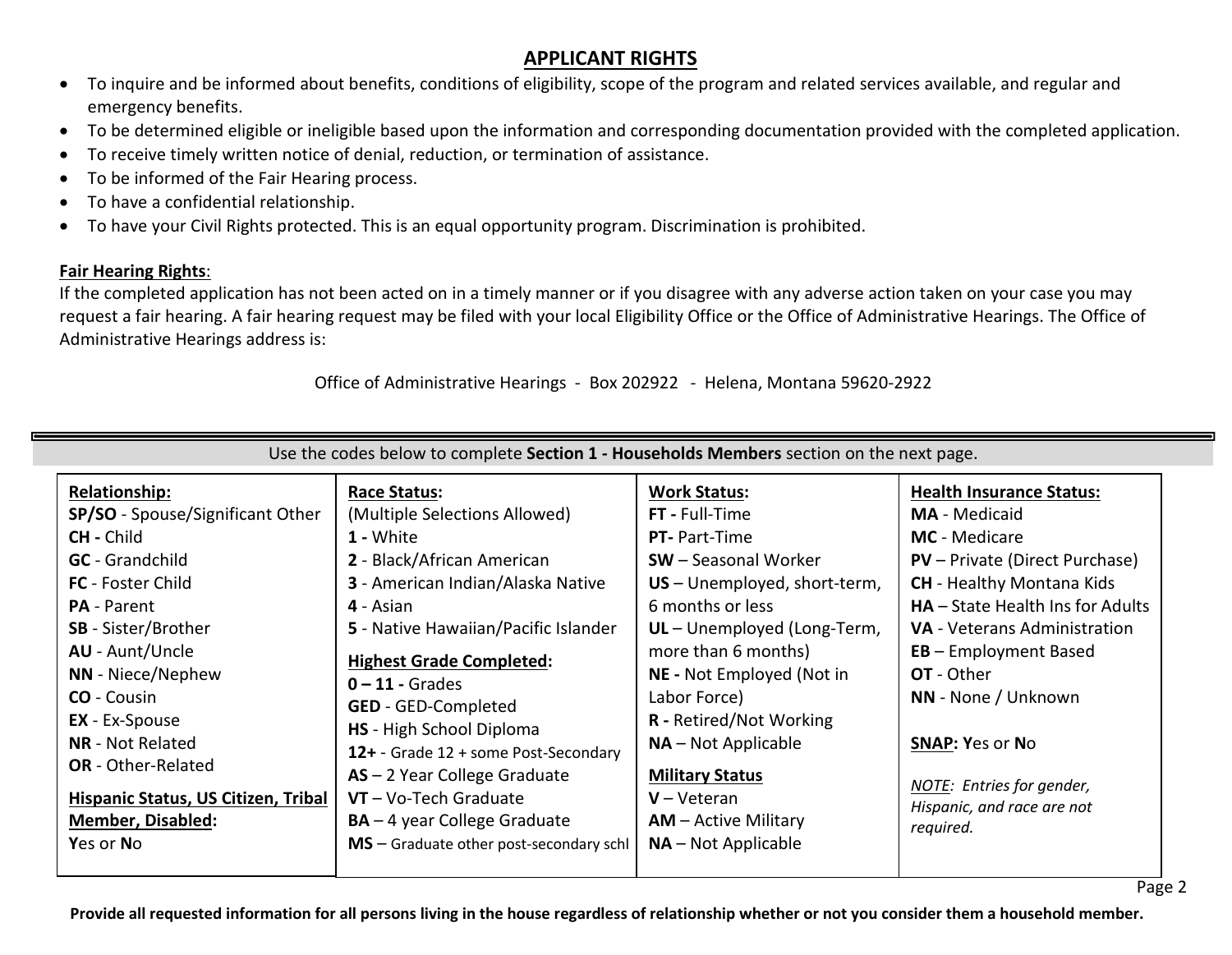#### **Section 1 HOUSEHOLD MEMBERS**

List everyone who lives in the home. Attach another sheet for additional household member information if needed.

| How many people live in<br>this residence?<br>List everyone below<br>Last Name, First Name, MI | <b>Alias or</b><br><b>Maiden</b><br><b>Name</b><br>(Other<br><b>Names</b><br>Used) | Relationship<br>to Head of<br>Household | Social Security<br>Number (SSN) | <b>Birth Date</b> | Age | Gender | Hispanic | Race | U.S. citizen | <b>Tribal Member</b> | <b>Military Status</b> | Disabled | Health Insurance | <b>Highest grade</b><br>Completed | Work status | Registered Alien | <b>SNAP</b> |
|------------------------------------------------------------------------------------------------|------------------------------------------------------------------------------------|-----------------------------------------|---------------------------------|-------------------|-----|--------|----------|------|--------------|----------------------|------------------------|----------|------------------|-----------------------------------|-------------|------------------|-------------|
| 01                                                                                             |                                                                                    | <b>SELF</b>                             |                                 | MM/DD/YY          |     |        |          |      |              |                      |                        |          |                  |                                   |             |                  |             |
| 02                                                                                             |                                                                                    |                                         |                                 |                   |     |        |          |      |              |                      |                        |          |                  |                                   |             |                  |             |
| 03                                                                                             |                                                                                    |                                         |                                 |                   |     |        |          |      |              |                      |                        |          |                  |                                   |             |                  |             |
| 04                                                                                             |                                                                                    |                                         |                                 |                   |     |        |          |      |              |                      |                        |          |                  |                                   |             |                  |             |
| 05                                                                                             |                                                                                    |                                         |                                 |                   |     |        |          |      |              |                      |                        |          |                  |                                   |             |                  |             |
| 06                                                                                             |                                                                                    |                                         |                                 |                   |     |        |          |      |              |                      |                        |          |                  |                                   |             |                  |             |
| 07                                                                                             |                                                                                    |                                         |                                 |                   |     |        |          |      |              |                      |                        |          |                  |                                   |             |                  |             |
| 08                                                                                             |                                                                                    |                                         |                                 |                   |     |        |          |      |              |                      |                        |          |                  |                                   |             |                  |             |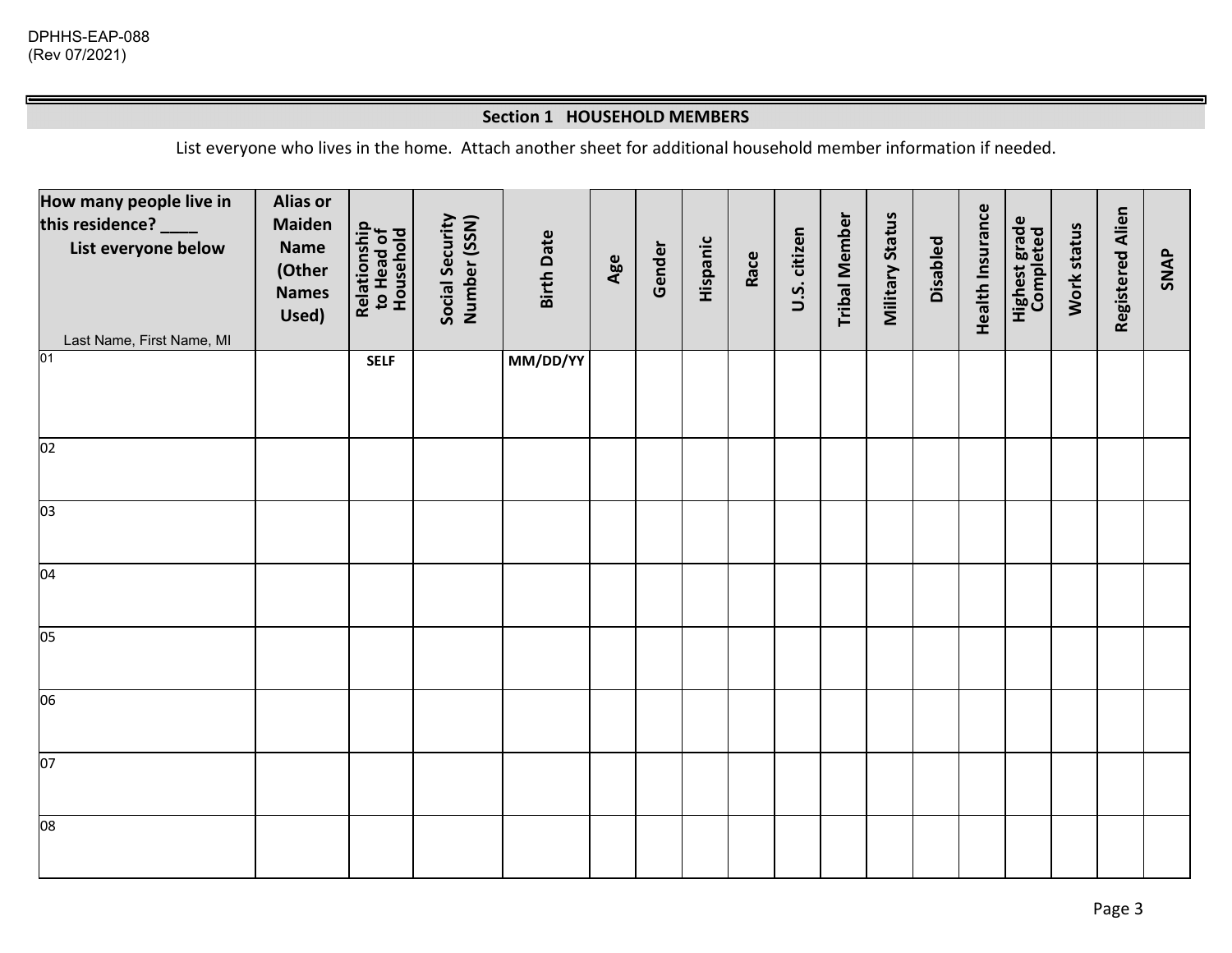#### DPHHS-EAP-088 (Rev 07/2021)

#### **COLLEGE STATUS** *(provide copies of all financial aid award letters)*

Has any member of the household been enrolled at least half-time in a college or university in the last three (3) months?  $\Box$  Yes  $\Box$  No If yes, which household members? \_\_\_\_\_\_\_\_\_\_\_\_\_\_\_\_ \_\_\_\_\_\_\_\_\_\_\_\_\_\_\_\_\_\_\_\_\_\_\_ \_\_\_\_\_\_\_\_\_\_\_\_\_\_\_\_\_\_\_\_\_\_ \_\_\_\_\_\_\_\_\_\_\_\_\_\_\_\_\_\_\_

If yes, include a copy of all financial aid received. Which quarters or semesters did they attend?

If yes, was that person claimed last year as a dependent for Federal income tax purposes by someone in another household?  $\Box$  Yes  $\Box$  No

#### **TRIBAL STATUS** *(see page 1 regarding Native American applicants)*

List each Tribal Member/Direct Descendant's tribal affiliation(s): \_\_\_\_\_\_\_\_\_\_\_\_ \_\_\_\_\_\_\_\_\_\_\_\_ \_\_\_\_\_\_\_\_\_\_\_\_ \_\_\_\_\_\_\_\_\_\_\_\_ \_\_\_\_\_\_\_\_\_\_\_\_\_\_

**Note:** All adult household members who live on a reservation (other than the Crow Reservation), and who are Native American, enrolled tribal members or direct descendants should contact their Tribal office for assistance. Native American household members who live on the Crow Reservation should contact District VII Human Resource Development Council (Billings) for assistance.

#### **VETERAN STATUS**

Do any Veteran household members receive VA compensation?  $\Box$  Yes  $\Box$  No If yes, provide a copy of VA award letter.

#### **WEATHERIZATION**

| Do any household members have health conditions to take into consideration for weatherization of the residence? $\square$ Yes $\square$ No |  |
|--------------------------------------------------------------------------------------------------------------------------------------------|--|
| If yes, which household members?                                                                                                           |  |

If yes, list conditions. If you need additional space, include a separate piece of paper.

#### **WATER ASSISTANCE**

Do you need help paying your water bill (excluding water well expenses)?  $\Box$  Yes  $\Box$  No

#### **CHILD STATUS** *(Provide Child Support case #s and verification)*

Does each child listed on the application live in this home more than 50% of the time?  $\Box$  Yes  $\Box$  No Is there an active Child Support order for any of the children listed on the application?  $\Box$  Yes  $\Box$  No If yes, from what state ? Has a household member received support (even if not ordered) in the past three (3) months for any child listed on the application?  $\Box$  Yes  $\Box$  No For any yes answers, specify which child(ren)  $\Box$ 

\_\_\_\_\_\_\_\_\_\_\_\_\_\_\_\_\_\_\_\_\_\_\_\_\_\_\_\_\_\_\_\_\_\_\_\_\_\_\_\_\_\_\_\_\_\_\_\_\_\_\_\_\_\_\_\_\_\_\_\_\_\_\_\_\_\_\_\_\_\_\_\_\_\_\_\_\_\_\_\_\_\_\_\_\_\_\_\_\_\_\_\_\_\_\_\_\_\_\_\_\_\_\_\_\_\_\_\_\_\_\_\_\_\_\_\_\_\_\_\_\_\_

If all members of your household receive SNAP benefits, you may be exempt from providing some of the documentation requested. Contact your local office for more information.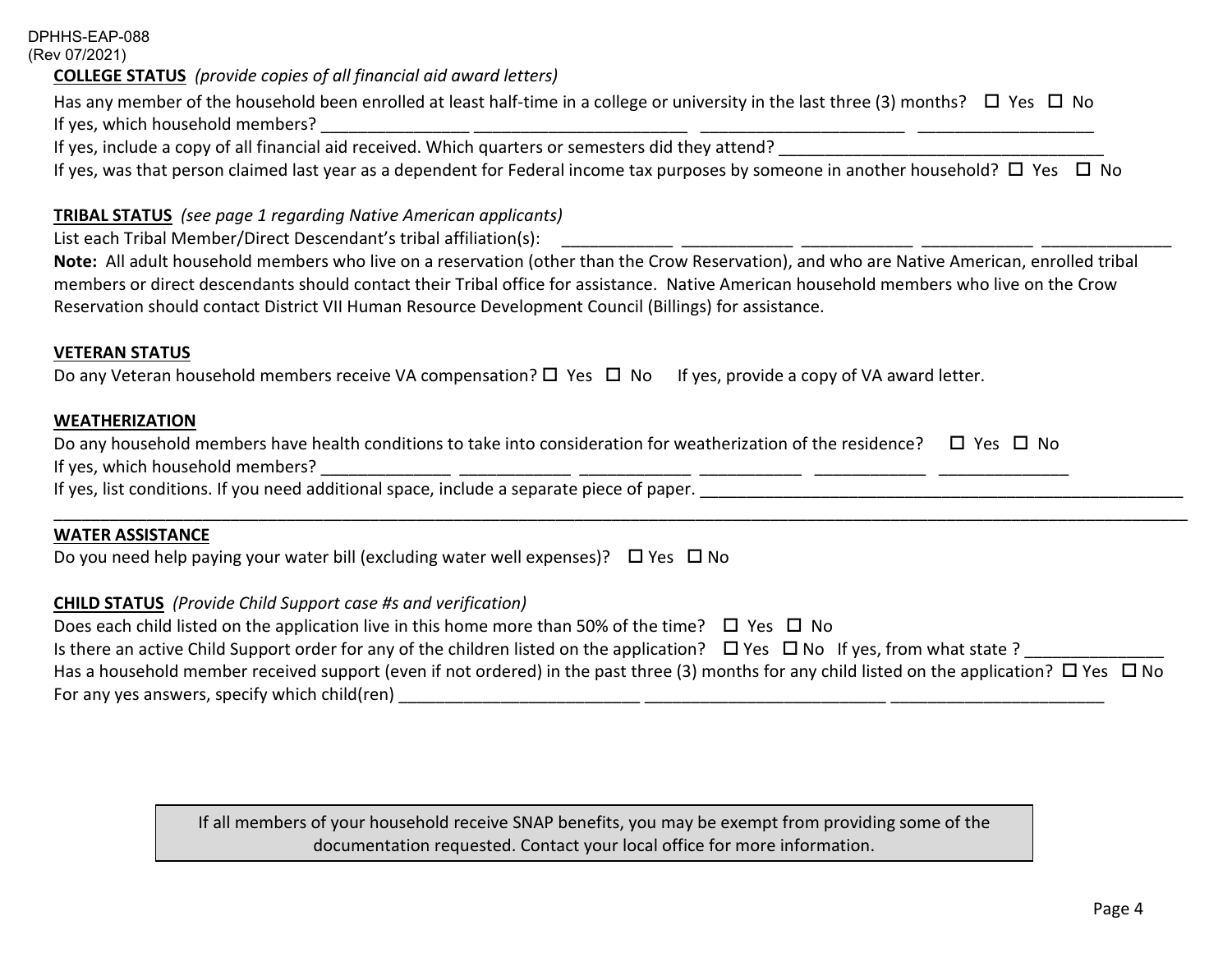### **Section 2 HOUSEHOLD ADDRESS INFORMATION**

This application is for where you are currently living at the time of application. If you move before approval, you must reapply.

| What date did you move to this address? If after 10/1/2021, did you move here from out of state? $\Box$ Yes $\Box$ No<br>Were you responsible for heating costs at your prior location? $\Box$ Yes $\Box$ No<br>Is this property located within the boundaries of a Native American reservation? $\Box$ Yes $\Box$ No<br>Home Phone: _______________________Message Phone: ________________________Cell Phone: ________________________ Other Phone (Specify): _______________ |                                                                                                                                               |                                                                                         |                                                       |  |  |  |
|--------------------------------------------------------------------------------------------------------------------------------------------------------------------------------------------------------------------------------------------------------------------------------------------------------------------------------------------------------------------------------------------------------------------------------------------------------------------------------|-----------------------------------------------------------------------------------------------------------------------------------------------|-----------------------------------------------------------------------------------------|-------------------------------------------------------|--|--|--|
|                                                                                                                                                                                                                                                                                                                                                                                                                                                                                |                                                                                                                                               |                                                                                         |                                                       |  |  |  |
|                                                                                                                                                                                                                                                                                                                                                                                                                                                                                |                                                                                                                                               |                                                                                         |                                                       |  |  |  |
|                                                                                                                                                                                                                                                                                                                                                                                                                                                                                | <b>Section 3 HOUSING TYPE INFORMATION</b>                                                                                                     |                                                                                         |                                                       |  |  |  |
| Housing type: (check one)<br>$\Box$ Mobile Home<br>$\Box$ Double-Wide Mobile Home<br>$\Box$ House – Modular (Single Family)<br>$\Box$ Apartment or Duplex, etc. *<br>Total # of units in building:<br>$\Box$ NonTraditional Housing (Cabin, Camper, RV, etc.)                                                                                                                                                                                                                  | <b>Number of bedrooms:</b><br>(check one)<br>$\Box$ One<br>$\square$ Four<br>$\square$ Two<br>$\square$ Five<br>$\square$ Three<br>$\Box$ Six | <b>Rent or Own Home:</b><br>$\Box$ Own Home<br>$\Box$ Rent Home<br>Year Home was built? | <b>Rent Mobile</b><br>Lot:<br>$\Box$ Yes<br>$\Box$ No |  |  |  |
| If you live in a Non-Traditional Housing, Camper or RV, are you plugged into a permanent electrical source? $\Box$ Yes $\Box$ No                                                                                                                                                                                                                                                                                                                                               |                                                                                                                                               |                                                                                         |                                                       |  |  |  |
| If you rent, provide name, address, and telephone number of your landlord:                                                                                                                                                                                                                                                                                                                                                                                                     |                                                                                                                                               |                                                                                         |                                                       |  |  |  |
|                                                                                                                                                                                                                                                                                                                                                                                                                                                                                |                                                                                                                                               |                                                                                         |                                                       |  |  |  |
| Landlord Name                                                                                                                                                                                                                                                                                                                                                                                                                                                                  |                                                                                                                                               | <b>Phone Number</b>                                                                     |                                                       |  |  |  |
| <b>Address</b>                                                                                                                                                                                                                                                                                                                                                                                                                                                                 |                                                                                                                                               | City/State/Zip                                                                          |                                                       |  |  |  |
| Does your rent include $\Box$ electricity, $\Box$ heat, $\Box$ water costs?                                                                                                                                                                                                                                                                                                                                                                                                    |                                                                                                                                               | Do you receive governmental rent assistance? $\square$ Yes $\square$ No                 |                                                       |  |  |  |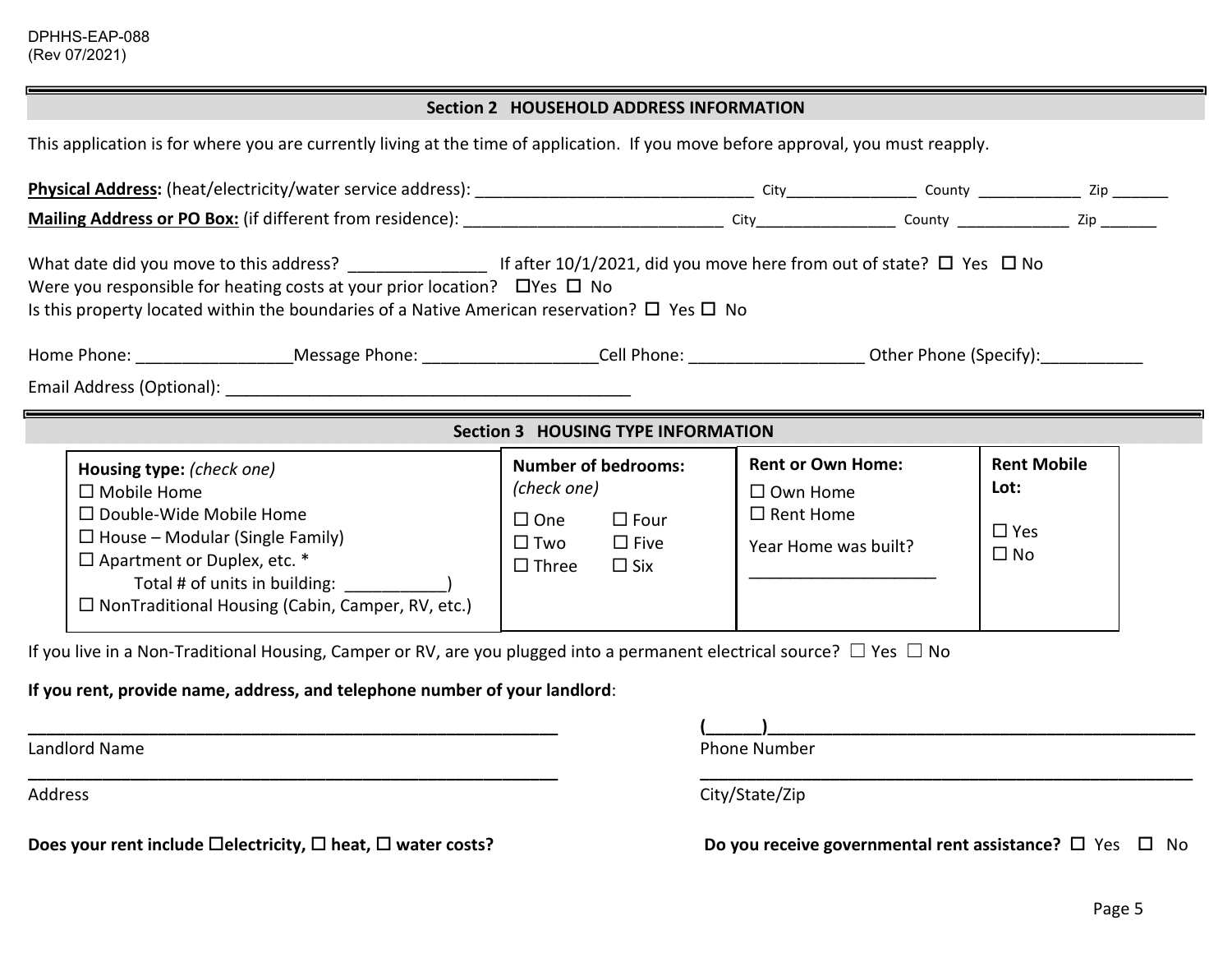DPHHS-EAP-088 (Rev 07/2021)

|                                                     |                                                                                                      |                                                     | Section 4 HOME HEAT AND WATER INFORMATION                                                                      |                                |
|-----------------------------------------------------|------------------------------------------------------------------------------------------------------|-----------------------------------------------------|----------------------------------------------------------------------------------------------------------------|--------------------------------|
| $\Box$ Natural Gas<br>$\Box$ Electric               | Heat Service You Use the Most (Mark One)                                                             | $\Box$ Natural Gas<br>$\Box$ Electric               | <b>Other Heat Service (Mark all that apply)</b>                                                                |                                |
| $\Box$ Propane<br>$\Box$ Fuel Oil<br>$\square$ Wood | <b>Main Vendor</b>                                                                                   | $\Box$ Propane<br>$\Box$ Fuel Oil<br>$\square$ Wood | <b>Additional Vendor</b>                                                                                       | <b>Additional Vendor</b>       |
| $\Box$ Coal<br>Past due amount owed:                | <b>Account Number</b>                                                                                | $\Box$ Coal<br>Past due amount owed:                | <b>Account Number</b>                                                                                          | <b>Account Number</b>          |
| <b>Electricity Provider</b>                         |                                                                                                      |                                                     |                                                                                                                | $\Box$ Off-Grid<br>$\Box$ None |
| (If not identified above)                           | <b>Electric Provider</b>                                                                             |                                                     | <b>Account Number</b>                                                                                          |                                |
| <b>Water Provider</b>                               |                                                                                                      | Water past due amount:                              |                                                                                                                | $\Box$ None (Well)             |
|                                                     | If your heat, electric or water bill is not in a household member's name, whose name is on the bill? |                                                     | . Cusassa wadana waa dagaala dadka dagaala dagaan dadka waxa dadka dagaala dagaala dagaan dagaan dagaan dagaan | $\Box$<br>$\Box$ $\vee$ $\sim$ |

In the past year has your household applied for or received assistance with heat, electric or water costs from another agency?  $\Box$  Yes  $\Box$  No If yes, please specify where, when and provide verification of the assistance amount: \_\_\_\_\_\_\_\_\_\_\_\_\_\_\_\_\_\_\_\_\_\_\_\_\_\_\_\_\_\_\_\_\_\_\_\_\_\_\_\_\_\_\_\_\_\_\_\_\_\_\_\_\_\_

**A copy of your most recent HEAT, ELECTRIC and WATER bill(S) showing NAME, current ADDRESS and ACCOUNT NUMBER(S) must be attached. If your main heat source is oil or propane and you do not have a bill; obtain a letter of service from your supplier. If your main heat is wood or if your main heat is included in your rental payment or is not in your name; contact your local office as you may need an additional form.**

| Do you have Central Air Conditioning?                                             | $\Box$ Yes $\Box$ No |
|-----------------------------------------------------------------------------------|----------------------|
| Do you have Window/Wall Air Conditioning (including evaporative cooler)           | $\Box$ Yes $\Box$ No |
| Has your household received a utility (heat) past due notice in the last 30 days? | $\Box$ Yes $\Box$ No |
| Do you have less than 10% Deliverable Fuel (oil/propane/coal/wood) on hand?       | $\Box$ Yes $\Box$ No |
| Is your utility (heat) service currently disconnected?                            | $\Box$ Yes $\Box$ No |
| Are you completely out of Deliverable Fuel (oil/propane/coal/wood)?               | $\Box$ Yes $\Box$ No |
| Has your household received a water past due notice in the last 30 days?          | $\Box$ Yes $\Box$ No |
| Is your water service currently disconnected?                                     | $\Box$ Yes $\Box$ No |
|                                                                                   |                      |

If your furnace or main heat is not working properly, describe: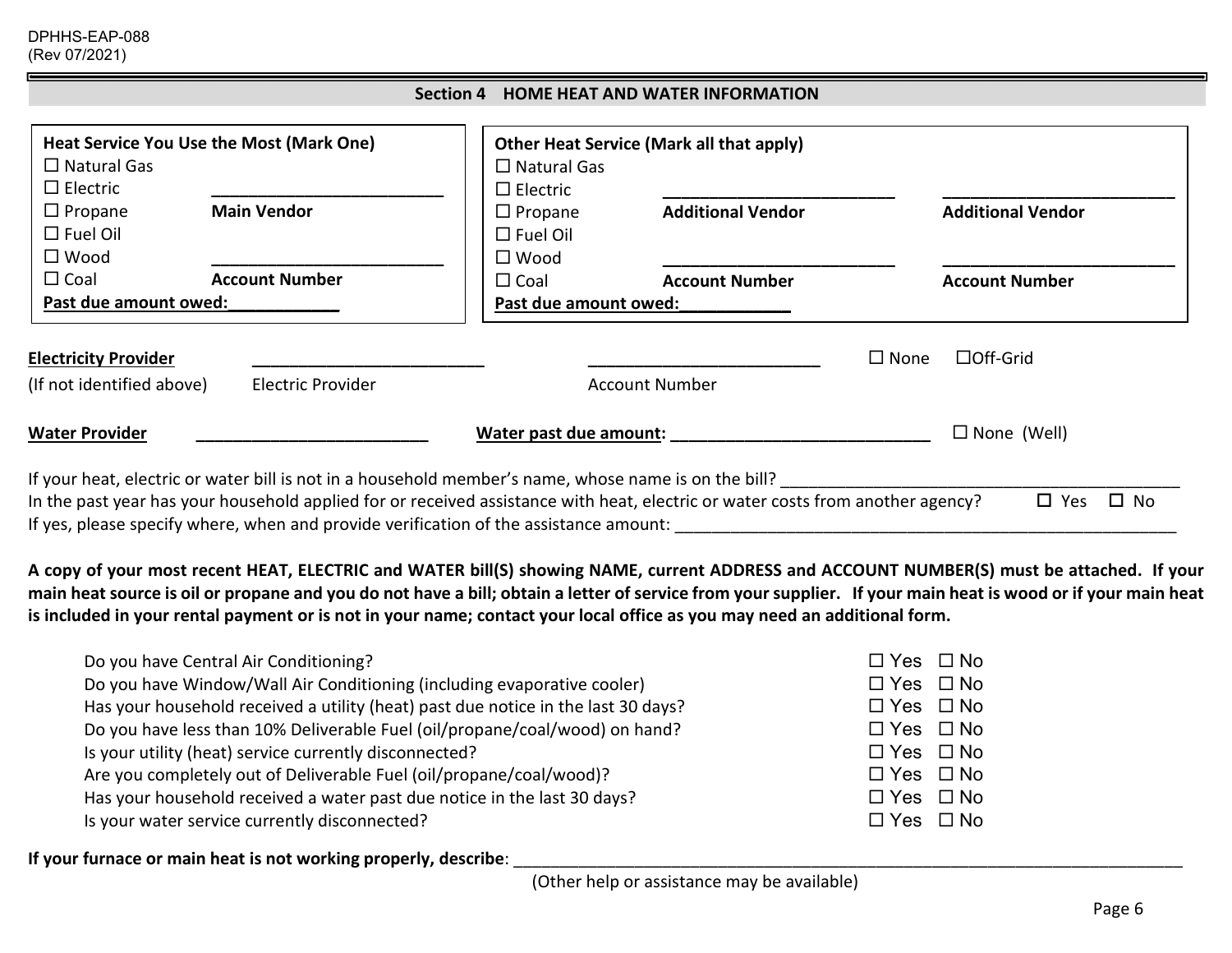#### **Section 5 SOURCES OF INCOME**

Please check **ALL** the following sources of income that have been received by **ALL MEMBERS** of your household within the past three (3) months.

| $\Box$<br>$\Box$<br>$\Box$ | <b>TANF</b> (includes Tribal)<br>SNAP / Food Stamp<br>Supplemental Security Income | Self Employment<br>Wages / Tips (Salary)<br>Unemployment | ப<br>□ - | <b>Alimony Payments</b><br>Worker's Comp<br><b>Educational Grants</b> | If anyone in your<br>household pays premiums<br>for health, dental, or |
|----------------------------|------------------------------------------------------------------------------------|----------------------------------------------------------|----------|-----------------------------------------------------------------------|------------------------------------------------------------------------|
|                            | Veteran Administration                                                             | Interest Income                                          |          | Loans                                                                 | optical insurance, provide                                             |
| $\Box$                     | General Assistance (includes Tribal)                                               | Odd jobs                                                 |          | Gifts (Money)                                                         | verification of those                                                  |
| $\Box$                     | Social Security                                                                    | Property Income                                          |          | Pension/Retirement Income                                             | payments for the prior                                                 |
|                            | <b>Financial Aid</b>                                                               | Non-Cash Income                                          |          | Utility Payment (Section 8 Housing)                                   | three (3) months for a                                                 |
| $\Box$                     | Child Support: If paid through MT CSED, provide case #'s                           | possible reduction to your                               |          |                                                                       |                                                                        |
| $\Box$                     | Other: If checked, please explain in the following space:                          | countable income.                                        |          |                                                                       |                                                                        |

### **Section 6 INCOME OF HOUSEHOLD MEMBERS**

Enter the requested information for all household members regardless of age or relationship. Begin with last month and go back three (3) months.

| Month                   | Sources and Amounts of Gross Income (Specify each source and who received it.) | <b>Total Gross Income</b><br>for Month |
|-------------------------|--------------------------------------------------------------------------------|----------------------------------------|
| <b>EXAMPLE: October</b> | EXAMPLE: Joe-ABC Company \$650; Jane-SS \$500; Jane-Child Support-\$250        | \$1,400                                |
|                         |                                                                                |                                        |
|                         |                                                                                |                                        |
|                         |                                                                                |                                        |

If there is zero (0) income, please explain your means of survival.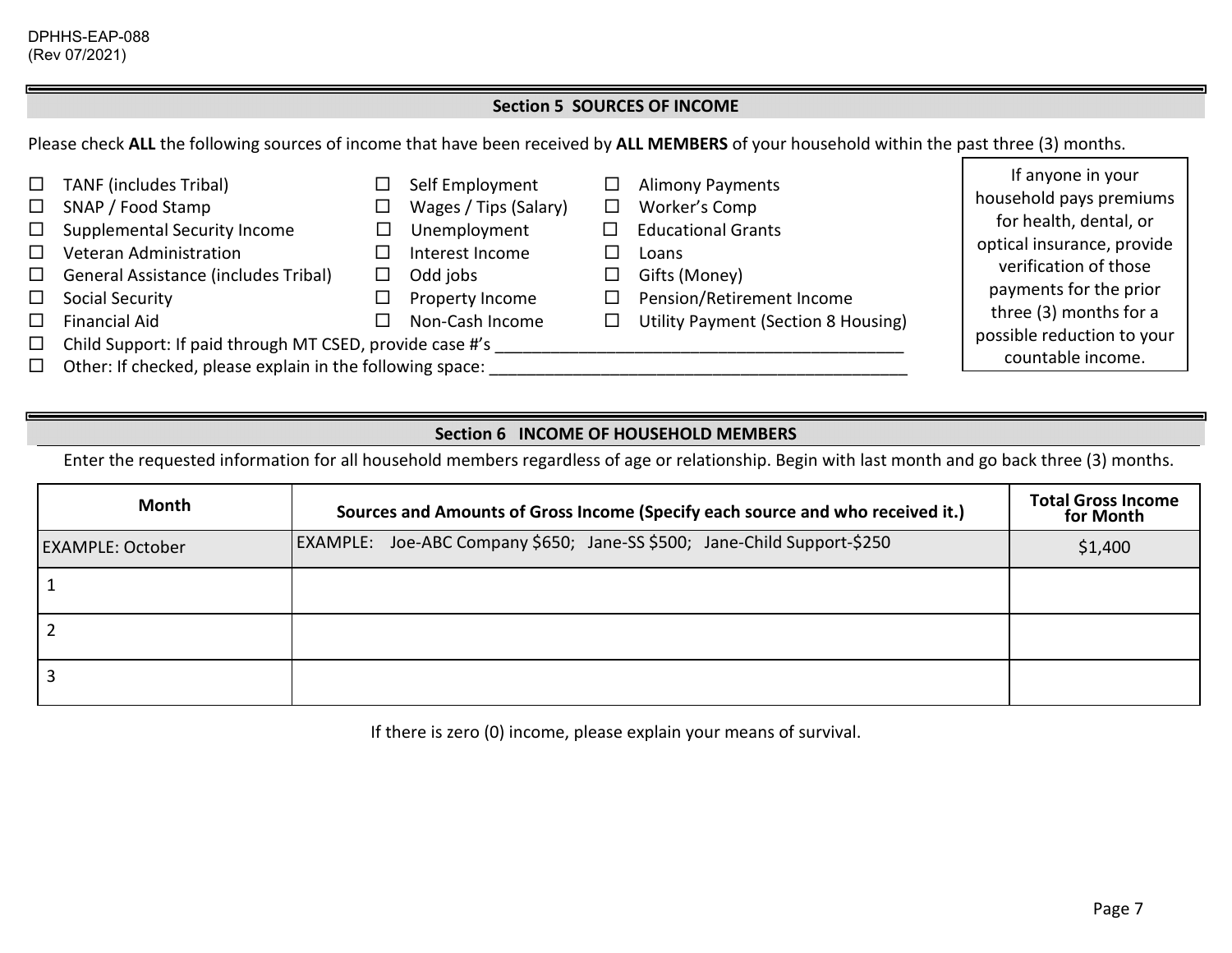#### **Section 7 RESOURCES AND BUSINESS EQUITY**

#### **COPIES OF DOCUMENTATION TO VERIFY ALL GROSS INCOME MUST BE INCLUDED**

Please answer all questions for each of the resources listed below for all household members regardless of relationship. If the resource listed does not apply to your household, please print "None" under each section headed "FINANCIAL INSTITUTION".

| <b>RESOURCE</b>                                                                                                                                    | <b>FINANCIAL INSTITUTION</b> | <b>CURRENT VALUE</b> |
|----------------------------------------------------------------------------------------------------------------------------------------------------|------------------------------|----------------------|
| You must provide full bank statements or other verification of all resources                                                                       |                              |                      |
| 1. Cash on Hand: \$ Checking Account(s): \$                                                                                                        |                              |                      |
| Savings Account(s): \$                                                                                                                             |                              |                      |
| 2. Certificates of Deposit - Individual Retirement Accounts -                                                                                      |                              |                      |
| Tax Sheltered Annuities - 401(K); 403(B) or any other retirement account                                                                           |                              |                      |
| 3. Cash value of stocks, bonds and other investments                                                                                               |                              |                      |
| 4. Value of business assets, rental properties or property leases.                                                                                 |                              |                      |
| (Self-employed households must provide this information).                                                                                          |                              |                      |
| 5. Physical address(es) and County of property/real estate other than the home                                                                     |                              |                      |
| in which you live and its adjoining land.                                                                                                          |                              |                      |
| 6. If you sold any real estate property within the past 12 months, provide closing settlement papers and specify if it was your primary residence. |                              |                      |

**COMMENTS**: If you wish to make any comments regarding any special situation, or you wish to clarify any of your responses, please do so in the space provided below. If you need additional space, please use a separate piece of paper.

\_\_\_\_\_\_\_\_\_\_\_\_\_\_\_\_\_\_\_\_\_\_\_\_\_\_\_\_\_\_\_\_\_\_\_\_\_\_\_\_\_\_\_\_\_\_\_\_\_\_\_\_\_\_\_\_\_\_\_\_\_\_\_\_\_\_\_\_\_\_\_\_\_\_\_\_\_\_\_\_\_\_\_\_\_\_\_\_\_\_\_\_\_\_\_\_\_\_\_\_\_\_\_\_\_\_\_\_\_\_\_\_\_\_\_\_\_\_\_\_\_\_

\_\_\_\_\_\_\_\_\_\_\_\_\_\_\_\_\_\_\_\_\_\_\_\_\_\_\_\_\_\_\_\_\_\_\_\_\_\_\_\_\_\_\_\_\_\_\_\_\_\_\_\_\_\_\_\_\_\_\_\_\_\_\_\_\_\_\_\_\_\_\_\_\_\_\_\_\_\_\_\_\_\_\_\_\_\_\_\_\_\_\_\_\_\_\_\_\_\_\_\_\_\_\_\_\_\_\_\_\_\_\_\_\_\_\_\_\_\_\_\_\_\_

\_\_\_\_\_\_\_\_\_\_\_\_\_\_\_\_\_\_\_\_\_\_\_\_\_\_\_\_\_\_\_\_\_\_\_\_\_\_\_\_\_\_\_\_\_\_\_\_\_\_\_\_\_\_\_\_\_\_\_\_\_\_\_\_\_\_\_\_\_\_\_\_\_\_\_\_\_\_\_\_\_\_\_\_\_\_\_\_\_\_\_\_\_\_\_\_\_\_\_\_\_\_\_\_\_\_\_\_\_\_\_\_\_\_\_\_\_\_\_\_\_\_

\_\_\_\_\_\_\_\_\_\_\_\_\_\_\_\_\_\_\_\_\_\_\_\_\_\_\_\_\_\_\_\_\_\_\_\_\_\_\_\_\_\_\_\_\_\_\_\_\_\_\_\_\_\_\_\_\_\_\_\_\_\_\_\_\_\_\_\_\_\_\_\_\_\_\_\_\_\_\_\_\_\_\_\_\_\_\_\_\_\_\_\_\_\_\_\_\_\_\_\_\_\_\_\_\_\_\_\_\_\_\_\_\_\_\_\_\_\_\_\_\_\_

\_\_\_\_\_\_\_\_\_\_\_\_\_\_\_\_\_\_\_\_\_\_\_\_\_\_\_\_\_\_\_\_\_\_\_\_\_\_\_\_\_\_\_\_\_\_\_\_\_\_\_\_\_\_\_\_\_\_\_\_\_\_\_\_\_\_\_\_\_\_\_\_\_\_\_\_\_\_\_\_\_\_\_\_\_\_\_\_\_\_\_\_\_\_\_\_\_\_\_\_\_\_\_\_\_\_\_\_\_\_\_\_\_\_\_\_\_\_\_\_\_\_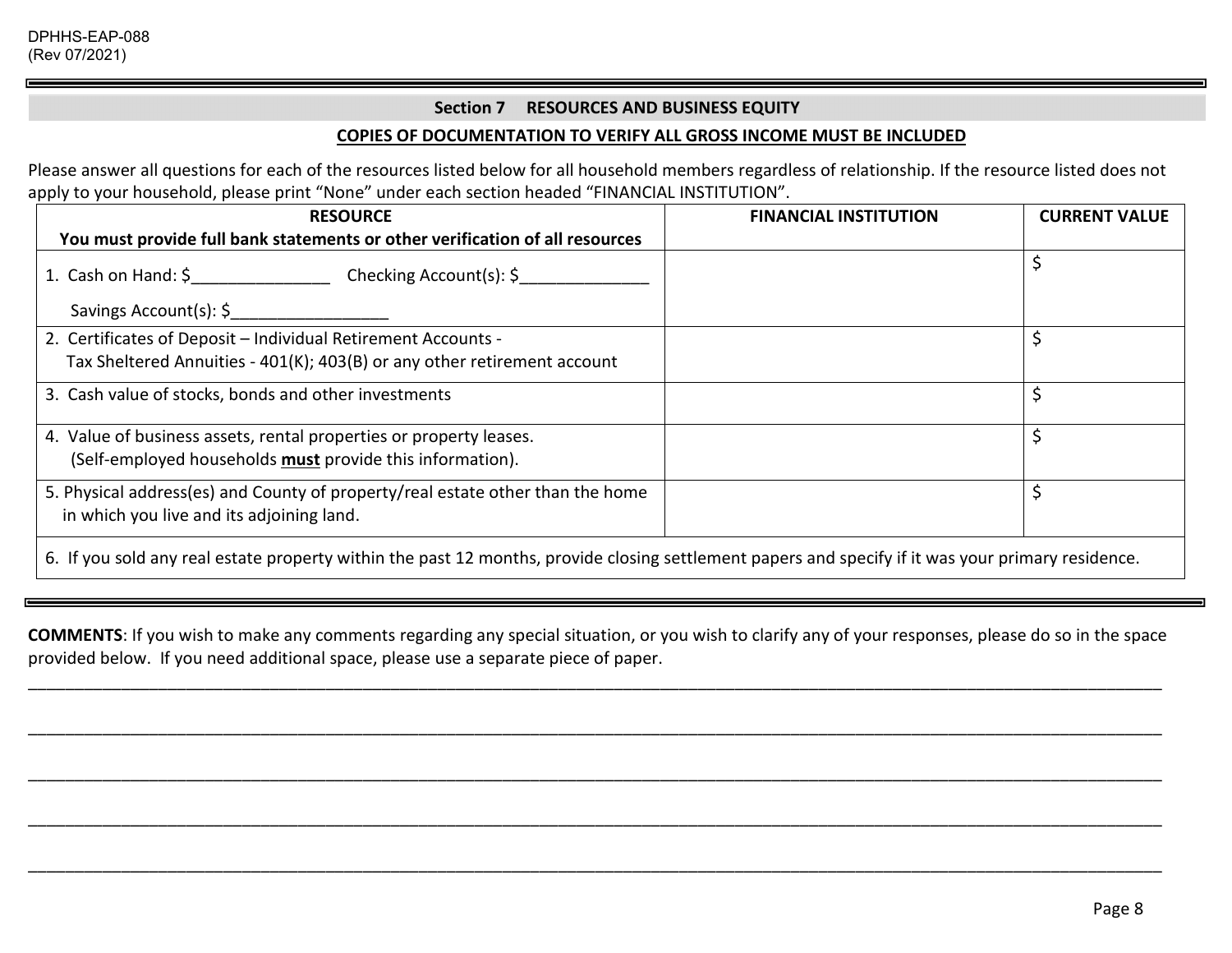#### **Section 8 AUTHORIZATION**

#### **READ THE FOLLOWING. SIGN AND DATE WHERE INDICATED.**

I understand that this application is for Federal funds and that any falsification or concealment of a material fact may be prosecuted under Federal or State Laws. I understand the application must include information for all individuals living in the household including all gross income and resources. False, misleading, or incomplete information may result in the denial or termination of assistance, and/or potential repayment of assistance funds provided. If you are receiving another form of federal assistance and it is determined that there was a duplication in subsidy, you will be required to return the funds that were overpaid to Montana Department of Public Health and Human Services.

I understand that Heat Assistance benefits are computed for October 1 through April 30. I am responsible for any other costs not covered by any benefits I may have received. I certify that the information provided herein is true, complete, and correct to the best of my knowledge. I authorize the Department to communicate and share information to all third-party payees listed in the application and persons or organizations assisting in the application process, including but not limited to, late fees, security deposit, utility or utility deposit information. I have read; or have had read to me; all the above and all questions have been answered to my satisfaction.

#### **RELEASE OF CONFIDENTIAL INFORMATION** (AUTHORIZATION TO MONTANA DEPARTMENT OF PUBLIC HEALTH AND HUMAN SERVICES TO OBTAIN PERSONAL INFORMATION)

I authorize any individual, company, agency, or other entity which has information about me or my household, including, but not limited to, the information sources listed below to release or disclose information to the Montana Department of Public Health and Human Services (DPHHS) and/or to any agent or contractor of the DPHHS which is authorized to determine eligibility for Heat or Water Assistance or Weatherization benefits. I authorize the disclosure or release of any information relevant to my eligibility for Heat or Water Assistance or Weatherization benefits, including, but not limited to, the information to be released or disclosed listed below. I understand any information obtained will be kept confidential and will be used only for the purposes directly connected with the administration of benefits or services and only during the pertinent time period. I further understand that any information obtained may be released or disclosed to a proper government agency, court of law, or law enforcement agency for purposes of legal investigative actions concerning fraud. I further understand that information contained on this application can be used in DPHHS electronic databases for the determination of eligibility for programs and/or to record services provided to my household for federal and/or state reporting purposes.

**INFORMATION SOURCE:** Banks, Savings & Loans, Credit Unions, Employers, Social Security Administration, Veterans Administration, State Department of Labor and Industry, Internal Revenue Service, State Department of Revenue, State Compensation Insurance Fund, Unemployment Compensation Division, County Clerk & Recorder, Bureau of Indian Affairs, Utility Suppliers and Vendors, Other Social Services Providers, Landlord, Child Support Enforcement Division, Offices of Public Assistance, Montana Emergency Rental Assistance, Low-Income Home Water Assistance Program, Energy Share, other assistance programs and other sources for which a household may be eligible and to reduce potential for duplication of effort.

**INFORMATION TO BE RELEASED OR DISCLOSED:** Checking, Savings, Certificates of Deposit, Stocks & Bonds, Safety Deposit Boxes (to be opened only in the presence of the client or his agent and representatives of the financial institution), Gross Earnings, Social Security Payments, V.A. Benefits, Personal and Business Income, Workers Compensation, Unemployment Compensation, Family Composition, Size of Home, Per Capita Payments, Lease Payments, Indian Income Maintenance (IIM) Accounts, Amount of Heat Assistance received from agencies, Utility Account Information: including, but not limited to, Utility Account and Billing Information, Child Support Payments, Benefit Information.

|                                                                                                                           | Date: ___________________                                                                                                                                                                                                      | SSN: ________________________                                                                                                                                                                                                  |  |
|---------------------------------------------------------------------------------------------------------------------------|--------------------------------------------------------------------------------------------------------------------------------------------------------------------------------------------------------------------------------|--------------------------------------------------------------------------------------------------------------------------------------------------------------------------------------------------------------------------------|--|
| Signature of head of household. If signing on a person's behalf provide a copy of the Power of Attorney or authorization. |                                                                                                                                                                                                                                |                                                                                                                                                                                                                                |  |
|                                                                                                                           |                                                                                                                                                                                                                                |                                                                                                                                                                                                                                |  |
|                                                                                                                           | Date:                                                                                                                                                                                                                          | SSN: the contract of the contract of the contract of the contract of the contract of the contract of the contract of the contract of the contract of the contract of the contract of the contract of the contract of the contr |  |
|                                                                                                                           | Date: the contract of the contract of the contract of the contract of the contract of the contract of the contract of the contract of the contract of the contract of the contract of the contract of the contract of the cont | SSN: the contract of the contract of the contract of the contract of the contract of the contract of the contract of the contract of the contract of the contract of the contract of the contract of the contract of the contr |  |
| Ciquatures of all other household mombars ago 1C availer                                                                  |                                                                                                                                                                                                                                |                                                                                                                                                                                                                                |  |

**Signatures of all other household members age 16 or older.**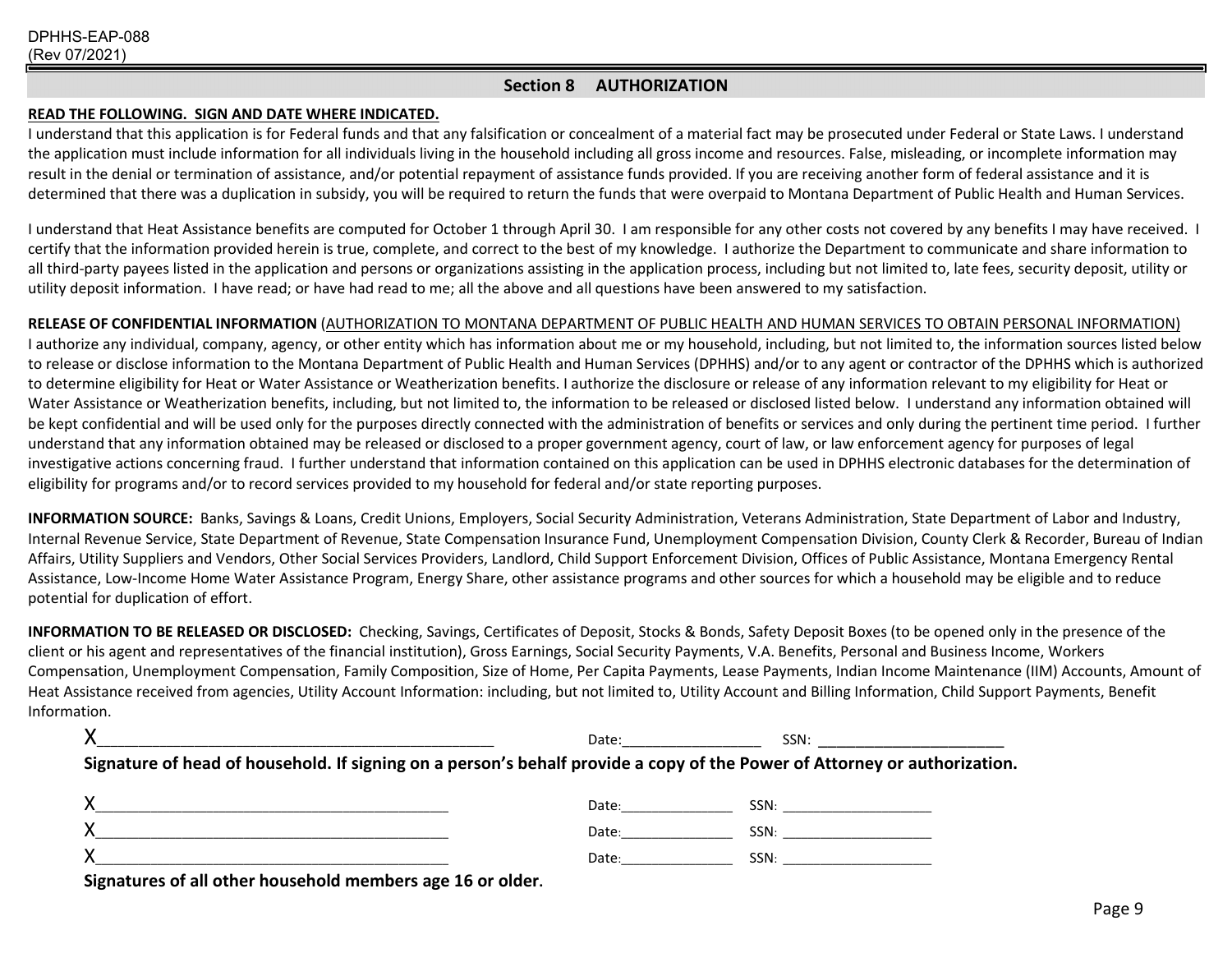### **APPLICANT CHECKLIST**

#### **Make sure you have done the following things:**

- $\Box$  Completed all spaces on the application, especially Income in Section 5 and each Resource line in Section 7.
- $\Box$  Completed physical and mailing address information.
- $\square$  Ensured that all people who reside in the dwelling are included on the application.
- $\Box$  Ensured that all household members age 16 or older have signed Section 8.
- $\Box$  Included a copy of your most recent heat, electric and/or water bill(s) for the assistance for which you are applying.
- $\Box$  Included verification of all gross incomes received in the past three (3) months, from all sources, for all members of the household regardless of the age or relationship.
- $\Box$  Included full bank statements for all open bank accounts and verification of other resources including Reliacard, Direct Express, and employer payroll cards for all household members.
- $\Box$  Included photo identification for all household members 18 or older and photo identification or birth certificates for all household members younger than 18.
- □ Included Social Security Numbers (SSNs); or if any household member does not have a SSN; included proof of citizenship or lawful entry into the US with the intent of establishing permanent residency; for all household members.
- $\Box$  Checked the address list on the last page for mailing your completed application to the correct eligibility office.
- $\Box$  If anyone in your household pays premiums for health, dental, or optical insurance, provide verification of those payments for the prior three (3) months for a possible reduction to your countable income.

The Low Income Home Water Assistance Program (LIHWAP) is a temporary program that will terminate September 30, 2023.

- □ Applicant must receive water from a Public Water System (PWS) as defined by ARM 17.38.202(5).
- $\Box$  Wells and infrastructure are specifically excluded per federal guidance.
- $\Box$  Water bill must be in the applicant's name.
- $\Box$  Payments for past due amounts from prior to March 2021 are ineligible for payment.

**NOTE: You should receive a letter within 45 days telling you whether you are eligible after we receive your completed application. Your application cannot be processed without all the information requested.**